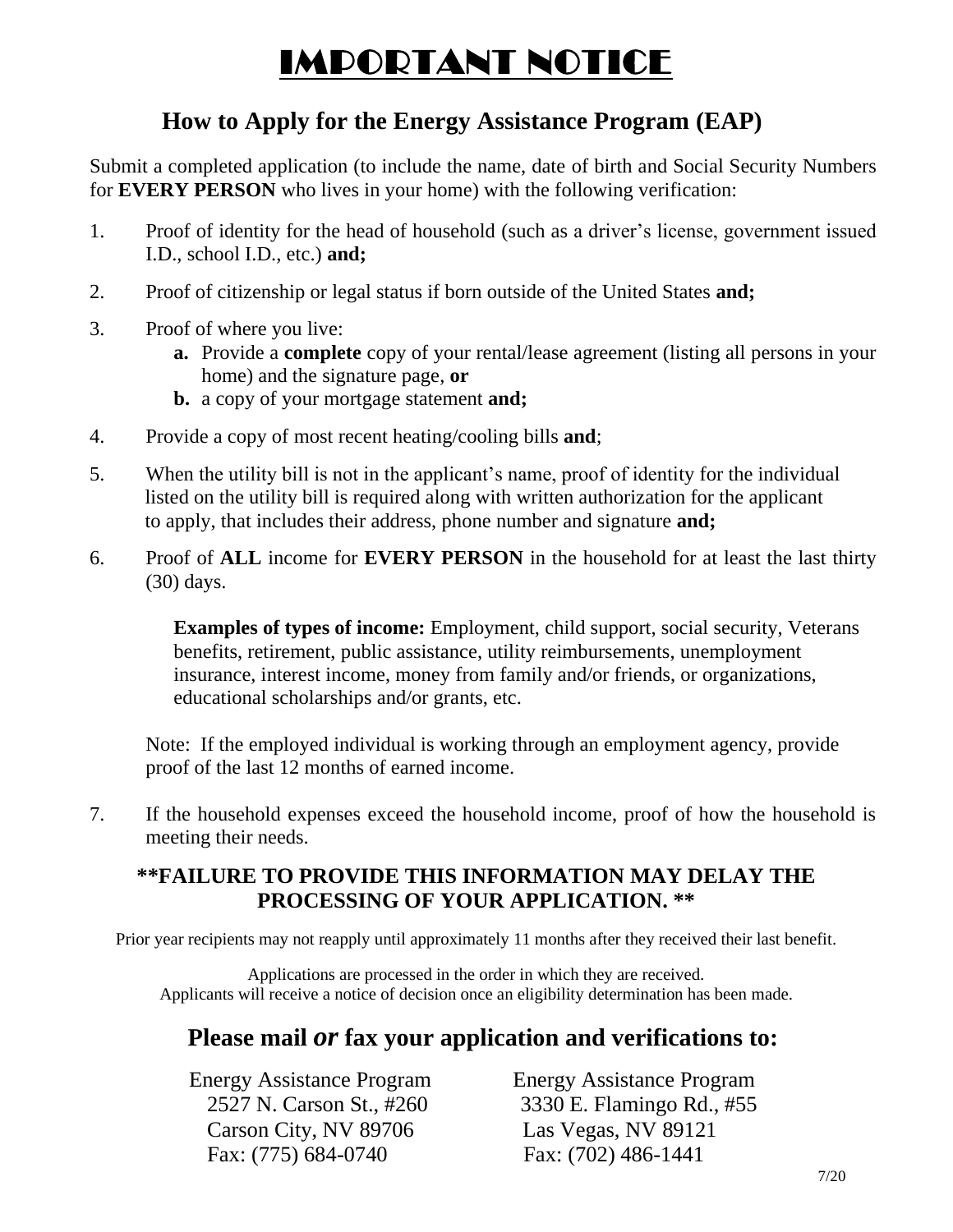## **Division of Welfare and Supportive Services ENERGY ASSISTANCE APPLICATION**

The **Energy Assistance Program (EAP)** is designed to help eligible Nevada households with their annual heating and electric costs.

### **INCOME REQUIREMENTS**

The total gross monthly income of all household members may not exceed the amounts shown in the chart below.

| YOUR HOUSEHOLD'S GROSS MONTHLY INCOME MAY NOT EXCEED: |                  |                   |                    |                  |                   |  |  |  |
|-------------------------------------------------------|------------------|-------------------|--------------------|------------------|-------------------|--|--|--|
| Persons in<br>Home                                    | Annual<br>Income | Monthly<br>Income | Persons in<br>Home | Annual<br>Income | Monthly<br>Income |  |  |  |
|                                                       | \$19,140         | \$1,595           |                    | \$46,020         | \$3,835           |  |  |  |
|                                                       | \$25,860         | \$2,155           |                    | \$52,740         | \$4,395           |  |  |  |
| $\mathbf{R}$                                          | \$32,580         | \$2,715           |                    | \$59,460         | \$4,955           |  |  |  |
|                                                       | \$39,300         | \$3,275           |                    | \$66,180         | \$5,515           |  |  |  |

(For families/households with more than 8 persons, add \$6,720 to the annual income for each additional person).

Households with a chronic or long term illness, who pay out of pocket medical expenses and whose gross income exceeds the income guidelines may have their countable income reduced by verified qualifying expenses.

### **BENEFITS**

Eligible households receive an annual one-time-per-year benefit called a "fixed annual credit" customarily paid directly to their energy provider(s). The benefit shows as a credit on the bill.

*MINIMUM PAYMENT* **–** The minimum yearly payment for eligible households is \$240.

### **WHEN TO APPLY**

- If your family is not currently on the program and you meet the income requirements, apply **NOW**.
- $\rightarrow$  If you received a benefit during the past 12 months, a notice will be mailed to you when it is time to reapply. If you submit an application prior to the date you're eligible to reapply, the application will be denied.

### **WHAT DO I NEED?**

Submit a completed EAP application with the required verification. Suggested income verifications are noted on the back of this page. To get answers to other questions, call:

| Reno/Carson City | $(775)$ 684-0730 |
|------------------|------------------|
| Las Vegas        | $(702)$ 486-1404 |
| Toll Free        | $(800)$ 992-0900 |

**Visit our website at: [http://dwss.nv.gov](http://dwss.nv.gov/) for more information on the program requirements.**

**You can find information about the Weatherization Assistance Program at:**

**http://housing.nv.gov/programs/Weatheriztion/**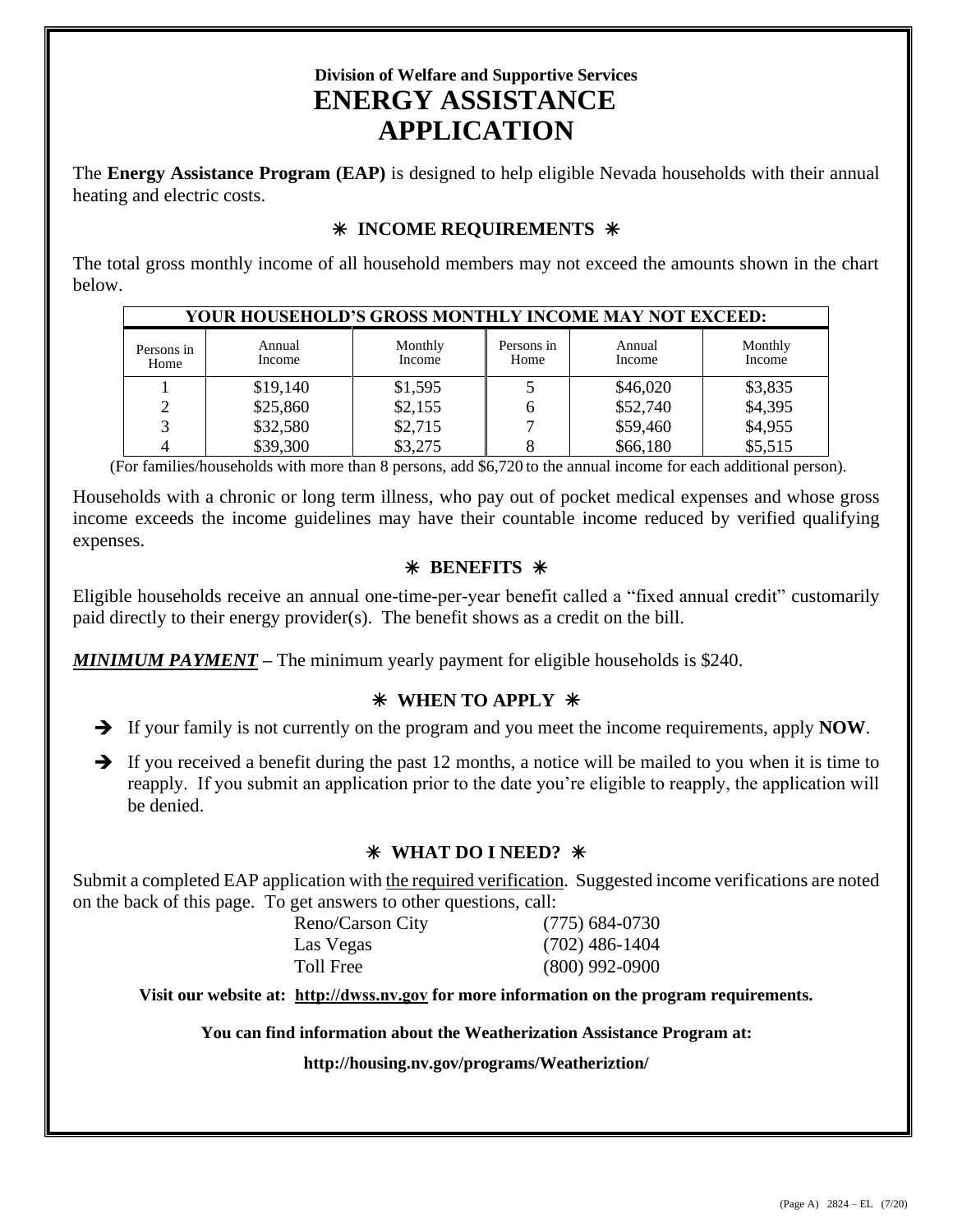### **DOCUMENTATION EXAMPLES OF REQUIRED PROOF OF INCOME**

All documentation sent with your application can be either originals or photocopies. If you are unable to photocopy the originals, our office will copy the material and if requested we will send it back after your case has been processed.

**Earned Income:** Includes income from employment, self-employment (see below), child care services, house cleaning, and/or any service for which you are paid. Provide copies of check stubs (if paid in cash, a statement from the person who paid you for a service) for at least the last thirty (30) consecutive days. If paid weekly  $-4$  check stubs; paid bi-weekly or semi-monthly  $-2$  check stubs. If you do not have check stubs, a signed and dated statement on letterhead from your employer stating your gross income for the last thirty (30) days and how often you get paid, is acceptable. If working through an employment agency or on-call provide proof of the last 12 months of income.

**Self-Employment/Non-Profit Business Income:** May include profit and loss statements signed by the applicant detailing gross income and expenses (receipts must be provided for deductions) during the last 12 months, a copy of the sales tax statement showing gross net proceeds, financial statements, a loan application listing income and expenses for the last 12 months, or DWSS Form 2011 that includes receipts for allowable deductions. Allowable deductions include: cost of goods sold, supplies and materials, advertising, accounting and legal fees, wages paid to employees, office space rent/mortgage, telephone, utilities, transportation costs necessary to produce income, etc.

**Unearned Income:** Includes income from the Social Security Administration, Veterans Administration, pensions, disability, military service, unemployment, child support, alimony, interest, dividends, regular insurance or annuity payments. **If you are receiving** *Social Security, SSI, Veterans Benefits, pensions, disability income, military income or unemployment*: provide copies of the benefit verification form or award letter for the current year showing any cost of living raises. **If you are receiving** *child support/alimony income*: provide a copy of divorce decree/separation/settlement agreement, or dated letter from the person paying the support (to include name, address and phone number), or a copy of the last check/statement from the child support enforcement agency**. If you are receiving** *interest income/dividends***:** provide 12 months of bank account statements, certificates of deposit or other documentation that contains details and is signed by the financial institution, or a broker's quarterly statement showing earnings.

**Cash Contributions and/ or Recurring Gifts:** If someone is helping you pay your expenses **or** is giving you money: provide a signed statement from each person that includes their name, address, phone number, if the assistance will continue, and the amount provided to you during the last six months. Provide a signed and dated statement by the person providing the money indicating the amount of support, how often it is paid, when the arrangement began, and whether it is paid directly to a vendor or in cash to you. The statement must include the contributor's printed name, address(es), and phone number(s).

**Student Income:** Includes ALL scholarships and grants, e.g., Pell Grant, Federal Supplemental Educational Opportunity Grant (FSEOG), Veterans Administration educational benefits, etc. Please provide written confirmation of the amount of assistance, and the educational institution's written confirmation of the cost for the prior two (2) semesters and summer school (if applicable) of the student's tuition, fees, books and equipment. If benefits are paid directly to the student, copies of the latest benefit checks or canceled checks or receipts for tuition, fees, books, and equipment are acceptable.

**Public Assistance Income**: Includes but is not limited to TANF, county general assistance, Clark County Social Services, or American Indian/Alaska Native General Assistance. Provide a written statement from the public agency with the amount paid during the last month, or a copy of the award letter or check.

**PLEASE NOTE: 1099 and W-2 forms by themselves are not acceptable as proof of income.**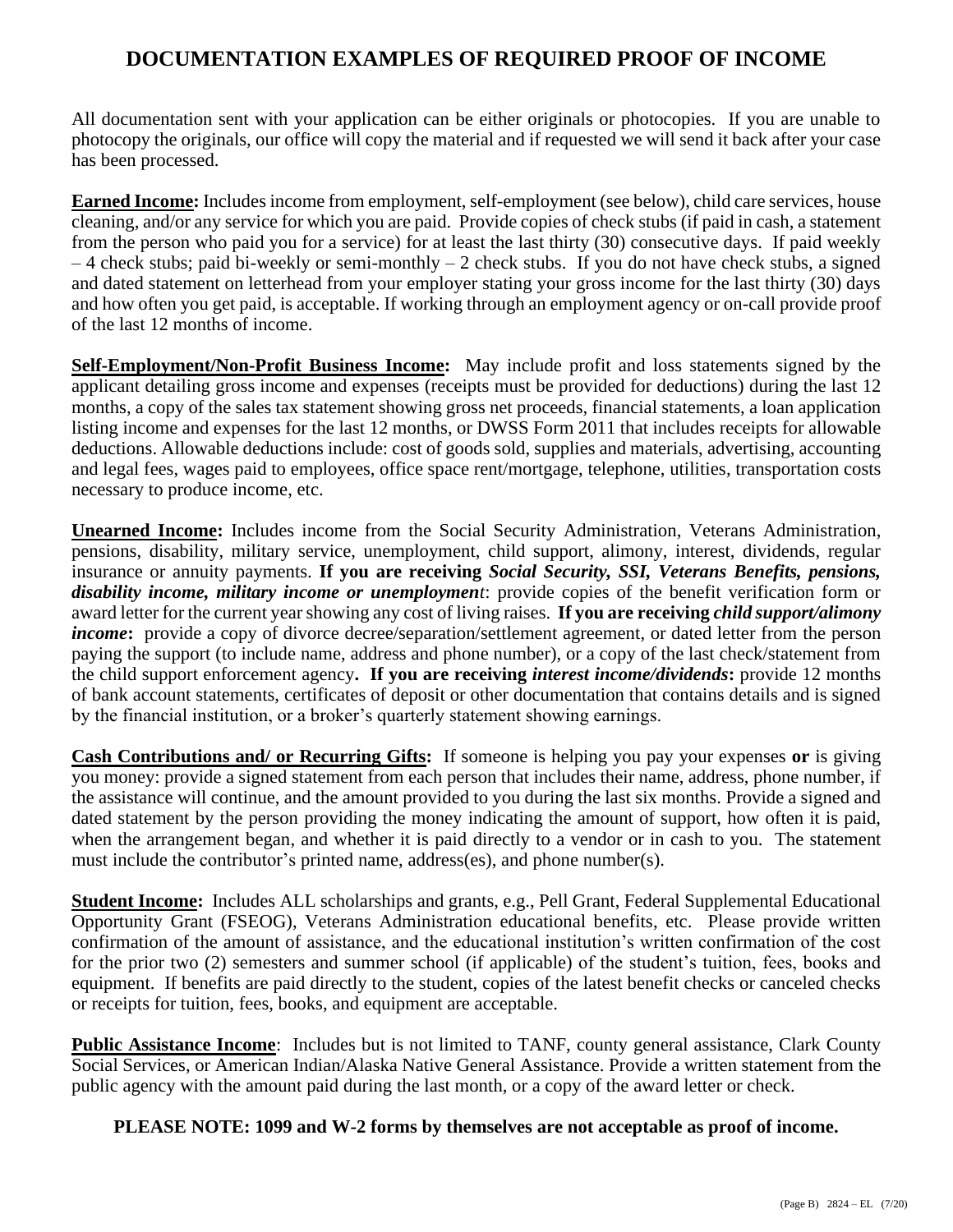### DIVISION OF WELFARE AND SUPPORTIVE SERVICES **ENERGY ASSISTANCE PROGRAM**

#### MAIL *OR* FAX YOUR APPLICATION TO ONE OF THE OFFICES LISTED BELOW

#### **LAS VEGAS / NORTH LAS VEGAS**

3330 E. Flamingo Rd., #55, Las Vegas, NV 89121 Telephone: (702) 486-1404 Fax: (702) 486-1441 **OFFICE FOR ALL OTHER AREAS**  2527 N. Carson Street, Suite 260, Carson City, NV 89706 Telephone: (775) 684-0730 Fax: (775) 684-0740

### **APPLICATION FOR ASSISTANCE**

**Please complete every section and answer each question. Sign the application and the Rights and Obligations form. Failure to complete all sections and questions and/or sign the application and Rights and Obligations, OR provide the requested documentation noted on the application, will delay processing your application and may result in your application being denied.**

### **A. APPLICANT/HOUSEHOLD INFORMATION**

Complete the following for every person living in your home, **including** yourself *(attach additional page if necessary). The first name on the application should be the applicant (person listed on the utility bill in the home). Provide proof of identity for the applicant.* 

| <b>U.S. Citizen</b><br>S<br>or Eligible                                                                                                                                                                                        |                                                                          |            |                                                           |        |     |                |     |                 |                               |
|--------------------------------------------------------------------------------------------------------------------------------------------------------------------------------------------------------------------------------|--------------------------------------------------------------------------|------------|-----------------------------------------------------------|--------|-----|----------------|-----|-----------------|-------------------------------|
| <b>Name</b><br>(Last, First, Middle)                                                                                                                                                                                           | <b>Relationship to</b>                                                   | E<br>X     | Date of<br><b>Birth</b>                                   | A<br>G |     | *Non-citizen   |     | <b>Disabled</b> | <b>Social Security</b>        |
| (Jr., Sr., III)                                                                                                                                                                                                                | You                                                                      | M/F        | (mm/dd/yy)                                                | E      | Yes | N <sub>0</sub> | Yes | No              | <b>Number</b>                 |
|                                                                                                                                                                                                                                | <b>SELF</b>                                                              |            |                                                           |        |     |                |     |                 |                               |
|                                                                                                                                                                                                                                |                                                                          |            |                                                           |        |     |                |     |                 |                               |
|                                                                                                                                                                                                                                |                                                                          |            |                                                           |        |     |                |     |                 |                               |
|                                                                                                                                                                                                                                |                                                                          |            |                                                           |        |     |                |     |                 |                               |
|                                                                                                                                                                                                                                |                                                                          |            |                                                           |        |     |                |     |                 |                               |
|                                                                                                                                                                                                                                |                                                                          |            |                                                           |        |     |                |     |                 |                               |
| Are there additional people in your home? $\Box$ YES $\Box$ NO                                                                                                                                                                 |                                                                          |            | If "YES," list them on a separate sheet of paper.         |        |     |                |     |                 |                               |
| Home Address (include apartment or unit number)                                                                                                                                                                                |                                                                          |            | City                                                      |        |     |                |     | <b>State</b>    | Zip                           |
| Mailing Address (If different from your home address.)                                                                                                                                                                         |                                                                          |            | City                                                      |        |     |                |     | State           | Zip                           |
|                                                                                                                                                                                                                                |                                                                          |            |                                                           |        |     |                |     |                 |                               |
| Home Phone                                                                                                                                                                                                                     | Day/Message/Cell Phone                                                   |            | E-mail Address                                            |        |     |                |     |                 |                               |
|                                                                                                                                                                                                                                |                                                                          |            |                                                           |        |     |                |     |                 |                               |
| *List the names of non-citizen household members authorized as legal residents of the United States:                                                                                                                           |                                                                          |            |                                                           |        |     |                |     |                 |                               |
|                                                                                                                                                                                                                                |                                                                          |            |                                                           |        |     |                |     |                 |                               |
| *Provide copies of the front and back of their I-551 (Resident Alien Card) with this application.                                                                                                                              |                                                                          |            |                                                           |        |     |                |     |                 |                               |
|                                                                                                                                                                                                                                |                                                                          |            |                                                           |        |     |                |     |                 |                               |
|                                                                                                                                                                                                                                |                                                                          |            | <b>B. DWELLING INFORMATION</b>                            |        |     |                |     |                 |                               |
| Renters: Provide a complete signed copy of rent or lease agreement dated within the last 12 months, listing every person living                                                                                                |                                                                          |            |                                                           |        |     |                |     |                 |                               |
| in the home(s). If subsidized, provide signed Housing documents listing every person in the home, rent and utility rebate.                                                                                                     |                                                                          |            |                                                           |        |     |                |     |                 |                               |
| Buyers/Owners: Provide copy of mortgage statement, or proof of payoff, or current tax information.                                                                                                                             |                                                                          |            |                                                           |        |     |                |     |                 |                               |
| Dwelling Type: $\Box$ House $\Box$ Apartment<br>1.                                                                                                                                                                             |                                                                          |            | $\Box$ Condo/Townhome $\Box$ Rent Room $\Box$ Mobile Home |        |     |                |     |                 |                               |
|                                                                                                                                                                                                                                | $\Box$ Duplex $\Box$ Motel/Hotel $\Box$ Studio                           |            |                                                           |        |     |                |     |                 |                               |
| 2.                                                                                                                                                                                                                             | □ Subsidized Rent \$<br>□ Space Rent \$<br>Dwelling Cost: $\Box$ Rent \$ |            |                                                           |        |     |                |     |                 |                               |
|                                                                                                                                                                                                                                |                                                                          | $\Box$ Own |                                                           |        |     |                |     |                 |                               |
| 3.                                                                                                                                                                                                                             |                                                                          |            |                                                           |        |     |                |     |                 |                               |
| Address: 2000 Mo.: (2000) 2000 Mo.: (2000) 2000 Mo.: (2000) 2000 Mo.: (2000) 2000 Mo.: (2000) 2000 Mo.: (2000) 2000 Mo.: (2000) 2000 Mo.: (2000) 2000 Mo.: (2000) 2000 Mo.: (2000) 2000 Mo.: (2000) 2000 Mo.: (2000) 2000 Mo.: |                                                                          |            |                                                           |        |     |                |     |                 |                               |
| Do you reside in subsidized housing where heating and electric are included in the rent? $\Box$ YES $\Box$ NO                                                                                                                  |                                                                          |            |                                                           |        |     |                |     |                 |                               |
| 4.                                                                                                                                                                                                                             |                                                                          |            |                                                           |        |     |                |     |                 |                               |
| IF YES, select all that apply: $\Box$ Section 8 $\Box$ Section 42 $\Box$ Other:                                                                                                                                                |                                                                          |            |                                                           |        |     |                |     |                 |                               |
| C. HELP US BETTER SERVE OTHERS                                                                                                                                                                                                 |                                                                          |            |                                                           |        |     |                |     |                 |                               |
| How did you hear about the Energy Assistance Program? Check one that most applies:                                                                                                                                             |                                                                          |            |                                                           |        |     |                |     |                 |                               |
| $\Box$ TV<br>$\Box$ Friend                                                                                                                                                                                                     |                                                                          |            | $\Box$ Previous EAP Participant                           |        |     |                |     |                 | $\Box$ Other: Please identify |
| $\Box$ Radio<br>$\Box$ Landlord                                                                                                                                                                                                |                                                                          |            | Received Notice in Mail                                   |        |     |                |     |                 |                               |
| Utility Company (flyer or employee)<br>$\Box$ Social Service Employee<br>$\Box$ Print Media                                                                                                                                    |                                                                          |            |                                                           |        |     |                |     |                 |                               |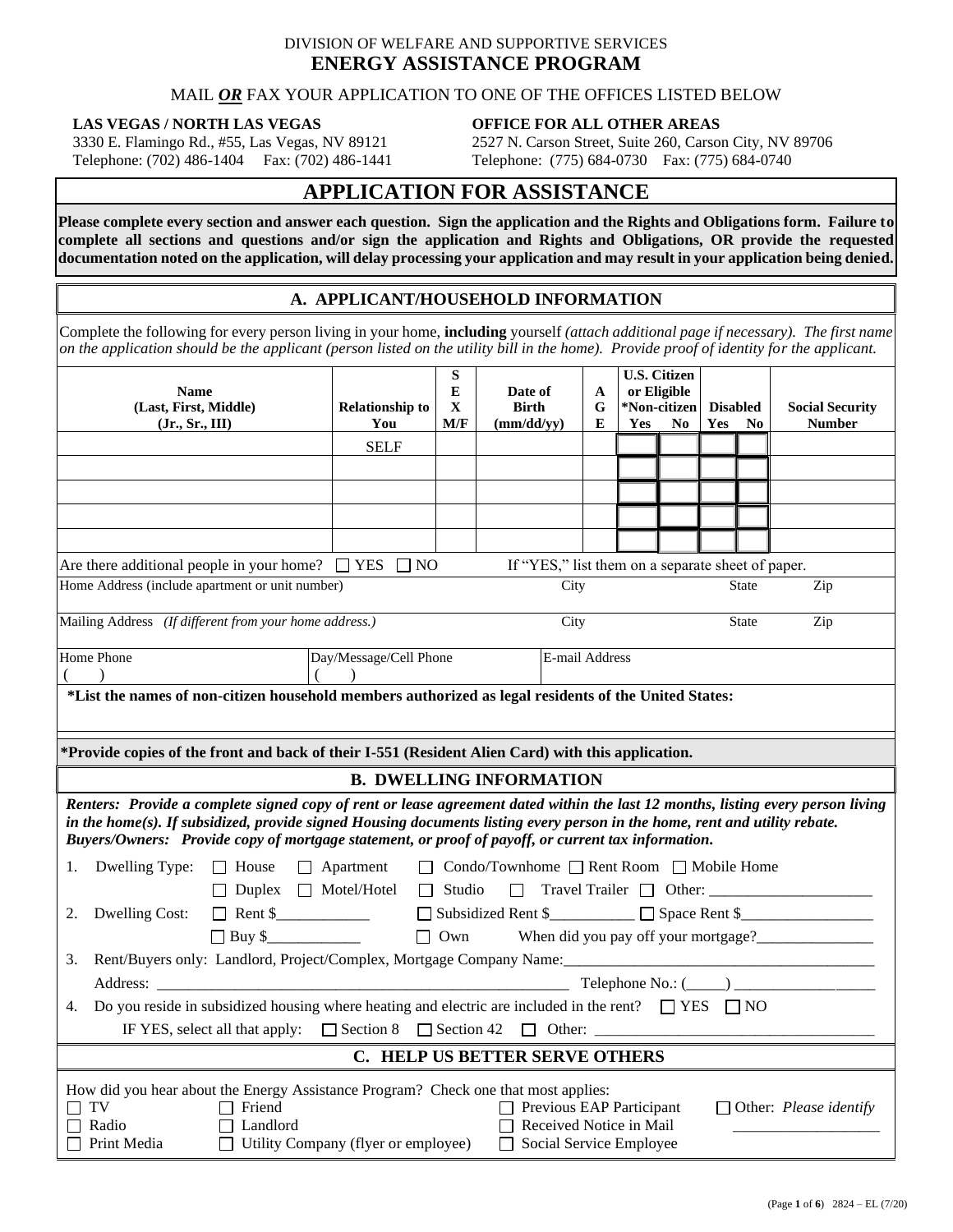| <b>D. UTILITY INFORMATION</b>                                                                                                                                                                                                                                                                                                                                                                                                                                                                                                                                                                                                                                                                                                                                                            |                                                                                                                                                                                                                                                                                                                                                                                               |                                   |                                                   |                                            |                                                                         |                                 |
|------------------------------------------------------------------------------------------------------------------------------------------------------------------------------------------------------------------------------------------------------------------------------------------------------------------------------------------------------------------------------------------------------------------------------------------------------------------------------------------------------------------------------------------------------------------------------------------------------------------------------------------------------------------------------------------------------------------------------------------------------------------------------------------|-----------------------------------------------------------------------------------------------------------------------------------------------------------------------------------------------------------------------------------------------------------------------------------------------------------------------------------------------------------------------------------------------|-----------------------------------|---------------------------------------------------|--------------------------------------------|-------------------------------------------------------------------------|---------------------------------|
| <b>ELECTRIC SERVICE</b><br>(Attach Copy of Bill)<br><b>Check one that applies:</b><br>Receive bill from utility company<br>Electric service included in rent/mortgage<br>Pay separate bill to landlord for electric service                                                                                                                                                                                                                                                                                                                                                                                                                                                                                                                                                              | <b>HEATING SERVICE</b><br>(Attach Copy of Bill)<br><b>Check primary heating source:</b><br>$\Box$ Natural Gas $\Box$ Electric<br>$\Box$ Propane<br>$\Box$ Fuel Oil<br>$\Box$ Other<br>$\Box$ Wood<br>$\Box$ Kerosene<br><b>Check one that applies:</b><br>Receive bill from utility company<br>Heating service included in rent/mortgage<br>Pay separate bill to landlord for heating service |                                   |                                                   |                                            |                                                                         |                                 |
| (Electric Company Name)                                                                                                                                                                                                                                                                                                                                                                                                                                                                                                                                                                                                                                                                                                                                                                  |                                                                                                                                                                                                                                                                                                                                                                                               |                                   |                                                   | (Heating Company Name)                     |                                                                         |                                 |
| (Electric Account Number)                                                                                                                                                                                                                                                                                                                                                                                                                                                                                                                                                                                                                                                                                                                                                                |                                                                                                                                                                                                                                                                                                                                                                                               |                                   |                                                   | (Heating Account Number)                   |                                                                         |                                 |
| (Name On Account)<br>Is the person listed on the account your landlord? $\Box$ YES $\Box$ NO                                                                                                                                                                                                                                                                                                                                                                                                                                                                                                                                                                                                                                                                                             |                                                                                                                                                                                                                                                                                                                                                                                               |                                   |                                                   | (Name On Account)                          | Is the person listed on the account your landlord? $\Box$ YES $\Box$ NO |                                 |
| (If the account holder does not live with you provide their address, (If the account holder does not live with you provide their address,<br>telephone number, relationship to you, proof of identity for the person telephone number, relationship to you, proof of identity for the person who<br>who is named on the utility bill, and a statement authorizing you to apply is named on the utility bill, and a statement authorizing you to apply for<br>for benefits on their behalf.)                                                                                                                                                                                                                                                                                              |                                                                                                                                                                                                                                                                                                                                                                                               | benefits on their behalf.)        |                                                   |                                            |                                                                         |                                 |
| <b>ARREARAGE ASSISTANCE (Once in a Lifetime)</b>                                                                                                                                                                                                                                                                                                                                                                                                                                                                                                                                                                                                                                                                                                                                         |                                                                                                                                                                                                                                                                                                                                                                                               |                                   |                                                   |                                            | <b>ARREARAGE ASSISTANCE (Once in a Lifetime)</b>                        |                                 |
| Do you have past due charges with your electric utility and want<br>assistance to pay this debt? $\Box$ YES $\Box$ NO                                                                                                                                                                                                                                                                                                                                                                                                                                                                                                                                                                                                                                                                    |                                                                                                                                                                                                                                                                                                                                                                                               |                                   | assistance to pay this debt? $\Box$ YES $\Box$ NO |                                            | Do you have past due charges with your heating utility and want         |                                 |
| If your energy provider is NV Energy or Southwest Gas, you need to provide a copy of your current utility bill. For all other energy<br>providers, proof of the last 12 months of usage in dollars and therms, watts and/or gallons for your current address will be required. Proof<br>can be in the form of your last 12 months bills or a print-out from your energy provider.                                                                                                                                                                                                                                                                                                                                                                                                        |                                                                                                                                                                                                                                                                                                                                                                                               |                                   |                                                   |                                            |                                                                         |                                 |
|                                                                                                                                                                                                                                                                                                                                                                                                                                                                                                                                                                                                                                                                                                                                                                                          | E. HOW DO YOU WANT YOUR BENEFIT PAID?                                                                                                                                                                                                                                                                                                                                                         |                                   |                                                   |                                            |                                                                         |                                 |
| Choose how you want your benefits paid: (Mark ONLY One)<br>Split my benefit between my<br>$\Box$ Pay my entire benefit.<br>Pay my entire benefit<br>to my heating provider.<br>to my electric provider.<br>electric and heating provider.<br>If you choose a split payment your benefit will be split between both of your energy providers not to exceed your annual usage per<br>provider. The benefit may not be an equal 50/50 split.<br>If you choose a single payment your benefit will be paid to cover your annual usage for that provider, and if there is a remaining<br>balance, it will be paid to your second provider.<br>If you do not choose one of the options above, your benefit will be split between both providers not to exceed the annual usage per<br>provider. |                                                                                                                                                                                                                                                                                                                                                                                               |                                   |                                                   |                                            |                                                                         |                                 |
|                                                                                                                                                                                                                                                                                                                                                                                                                                                                                                                                                                                                                                                                                                                                                                                          |                                                                                                                                                                                                                                                                                                                                                                                               | F. INCOME                         |                                                   |                                            |                                                                         |                                 |
| 1. <b>EARNED INCOME</b> : Does any member of the household, regardless of age, work? $\Box$ YES $\Box$ NO If YES, complete the<br>information below: (Include self-employment, business, child care, housecleaning, odd jobs, temp agencies, and non-profit<br>organization income)<br><b>NAME OF PERSON WORKING</b>                                                                                                                                                                                                                                                                                                                                                                                                                                                                     | <b>EMPLOYER</b>                                                                                                                                                                                                                                                                                                                                                                               | DATE OF<br><b>HIRE</b>            | TYPE OF<br><b>WORK</b>                            | <b>GROSS</b><br>PAY<br>PER<br><b>CHECK</b> | <b>HOW OFTEN</b><br>PAID                                                | <b>TIPS PER</b><br><b>MONTH</b> |
| List all household members, age 18 or older, who are not currently employed:                                                                                                                                                                                                                                                                                                                                                                                                                                                                                                                                                                                                                                                                                                             |                                                                                                                                                                                                                                                                                                                                                                                               |                                   |                                                   |                                            |                                                                         |                                 |
| NAME OF PERSON                                                                                                                                                                                                                                                                                                                                                                                                                                                                                                                                                                                                                                                                                                                                                                           | FORMER EMPLOYER                                                                                                                                                                                                                                                                                                                                                                               | <b>DATE LAST</b><br><b>WORKED</b> | <b>GROSS PAY</b><br>PER CHECK                     |                                            | DO YOU EXPECT RE-EMPLOYMENT<br>PENDING SSI? If YES, explain.            |                                 |
|                                                                                                                                                                                                                                                                                                                                                                                                                                                                                                                                                                                                                                                                                                                                                                                          |                                                                                                                                                                                                                                                                                                                                                                                               |                                   |                                                   |                                            |                                                                         |                                 |
| Attach copies of all check stubs or other proof of gross income for at least the last thirty (30) days even if the person is no<br>longer employed. 1099s and W-2s by themselves are not acceptable proof of income. EXCEPTION: Self-employment<br>requires 12 months profit and loss statements.                                                                                                                                                                                                                                                                                                                                                                                                                                                                                        |                                                                                                                                                                                                                                                                                                                                                                                               |                                   |                                                   |                                            |                                                                         |                                 |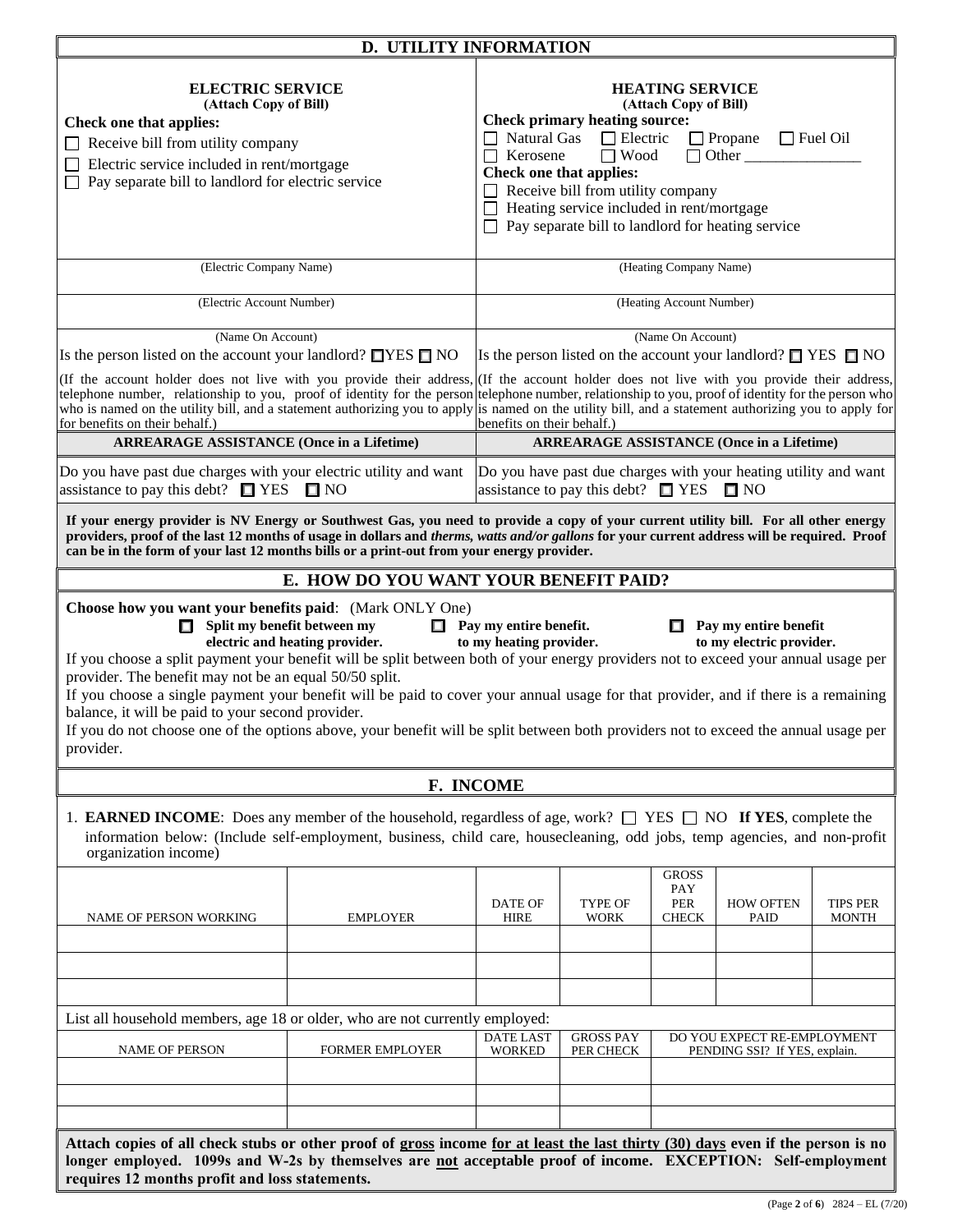2. **UNEARNED INCOME**: Complete the following, indicating who, if anyone, receives money or benefits from the sources listed below. You must mark YES or NO for each income type and attach proof of all unearned income. **1099s and W-2s by themselves are not acceptable proof of income.**

|               |        |                                                                                                                                | <b>PERSON</b>    | <b>GROSS</b>  |                  |
|---------------|--------|--------------------------------------------------------------------------------------------------------------------------------|------------------|---------------|------------------|
| <b>YES NO</b> |        | <b>INCOME TYPE</b>                                                                                                             | <b>RECEIVING</b> | <b>AMOUNT</b> | <b>FREQUENCY</b> |
| $\Box$        | 口      | Alimony                                                                                                                        |                  |               |                  |
| ப             | ⊡      | Boarders / Roomers (Attach notarized proof of rental or lease)                                                                 |                  |               |                  |
| □             | 口      | Child Support                                                                                                                  |                  |               |                  |
| $\Box$        | 口      | Contribution / Gifts / Church or Charitable Donations<br>Educational Assistance / Student Loans                                |                  |               |                  |
| ш             | $\Box$ | (Attach proof of tuition, books and supplies for prior TWO semesters)                                                          |                  |               |                  |
| □             | $\Box$ | Food Assistance (Supplemental Nutrition Assistance Program-<br>SNAP) In Nevada? $\Box$ Yes $\Box$ No If No, which State? _____ |                  |               |                  |
| $\Box$        | □      | <b>Foster Care</b>                                                                                                             |                  |               |                  |
| $\Box$        | $\Box$ | County Assistance / General Assistance                                                                                         |                  |               |                  |
| $\Box$        | $\Box$ | Interest / Dividends / Annuities / Royalties                                                                                   |                  |               |                  |
| $\Box$        | $\Box$ | Loans                                                                                                                          |                  |               |                  |
| $\Box$        | ◻      | Lump Sum Payments (Settlements / Back Pay, etc.)                                                                               |                  |               |                  |
| $\Box$        | □      | Military Income / Allotment                                                                                                    |                  |               |                  |
| $\Box$        | $\Box$ | Mining Claims                                                                                                                  |                  |               |                  |
| Ω             | $\Box$ | Panhandling                                                                                                                    |                  |               |                  |
| П             | $\Box$ | Pensions / Retirement                                                                                                          |                  |               |                  |
| 口             | $\Box$ | Property Rentals / Sale                                                                                                        |                  |               |                  |
|               | □      | <b>Railroad Retirement</b>                                                                                                     |                  |               |                  |
|               | $\Box$ | Room Rental (Attach notarized proof of rental or lease)                                                                        |                  |               |                  |
|               | □      | Social Security Benefits (RSDI)                                                                                                |                  |               |                  |
| □             | $\Box$ | <b>Strike Benefits</b>                                                                                                         |                  |               |                  |
| П             | $\Box$ | <b>Subsidized Housing</b>                                                                                                      |                  |               |                  |
| $\Box$        | □      | Supplemental Security Income (SSI)                                                                                             |                  |               |                  |
| $\Box$        | $\Box$ | Supported Living Arrangement (SLA)                                                                                             |                  |               |                  |
| $\Box$        | Ω      | <b>TANF Assistance</b>                                                                                                         |                  |               |                  |
|               | □      | Tribal Assistance / Indian General Assistance (IGA)                                                                            |                  |               |                  |
| $\Box$        | □      | Trust Income (Provide proof if it is not accessible)                                                                           |                  |               |                  |
|               |        | <b>Unemployment Insurance</b>                                                                                                  |                  |               |                  |
| □             | $\Box$ | Utility Allowance / Rebate Check                                                                                               |                  |               |                  |
| □             | $\Box$ | <b>Veterans Benefits</b>                                                                                                       |                  |               |                  |
| $\Box$        | $\Box$ | Winnings                                                                                                                       |                  |               |                  |
| $\Box$        | □      | Worker's Compensation or Temporary Disability                                                                                  |                  |               |                  |
| $\Box$        | $\Box$ | Other                                                                                                                          |                  |               |                  |
|               |        | <b>MEETING EXPENSES:</b>                                                                                                       |                  |               |                  |

#### 1. If the household expenses (e.g. rent, utilities, food, etc.) are more than your household's income, explain how you are able to meet these expenses.

2. If someone is helping you meet your expenses or is giving you money, you must provide a signed statement from each person that includes their name, address, telephone number and amount of help they provided to you during each of the last six months. Below, fill out the information of the person(s) who provided you a statement:

| Name of Person Assisting                                                              | Address | <b>Phone Number</b> | Amount | How often |  |  |  |
|---------------------------------------------------------------------------------------|---------|---------------------|--------|-----------|--|--|--|
|                                                                                       |         |                     |        |           |  |  |  |
|                                                                                       |         |                     |        |           |  |  |  |
|                                                                                       |         |                     |        |           |  |  |  |
| Do you expect any changes in the household's income or benefits? $\Box$ YES $\Box$ NO |         |                     |        |           |  |  |  |
| If YES, what?<br>When?                                                                |         |                     |        |           |  |  |  |
| Changes in income prior to certification will be used to determine eligibility.       |         |                     |        |           |  |  |  |

(Page **3** of **6**) 2824 – EL (7/20)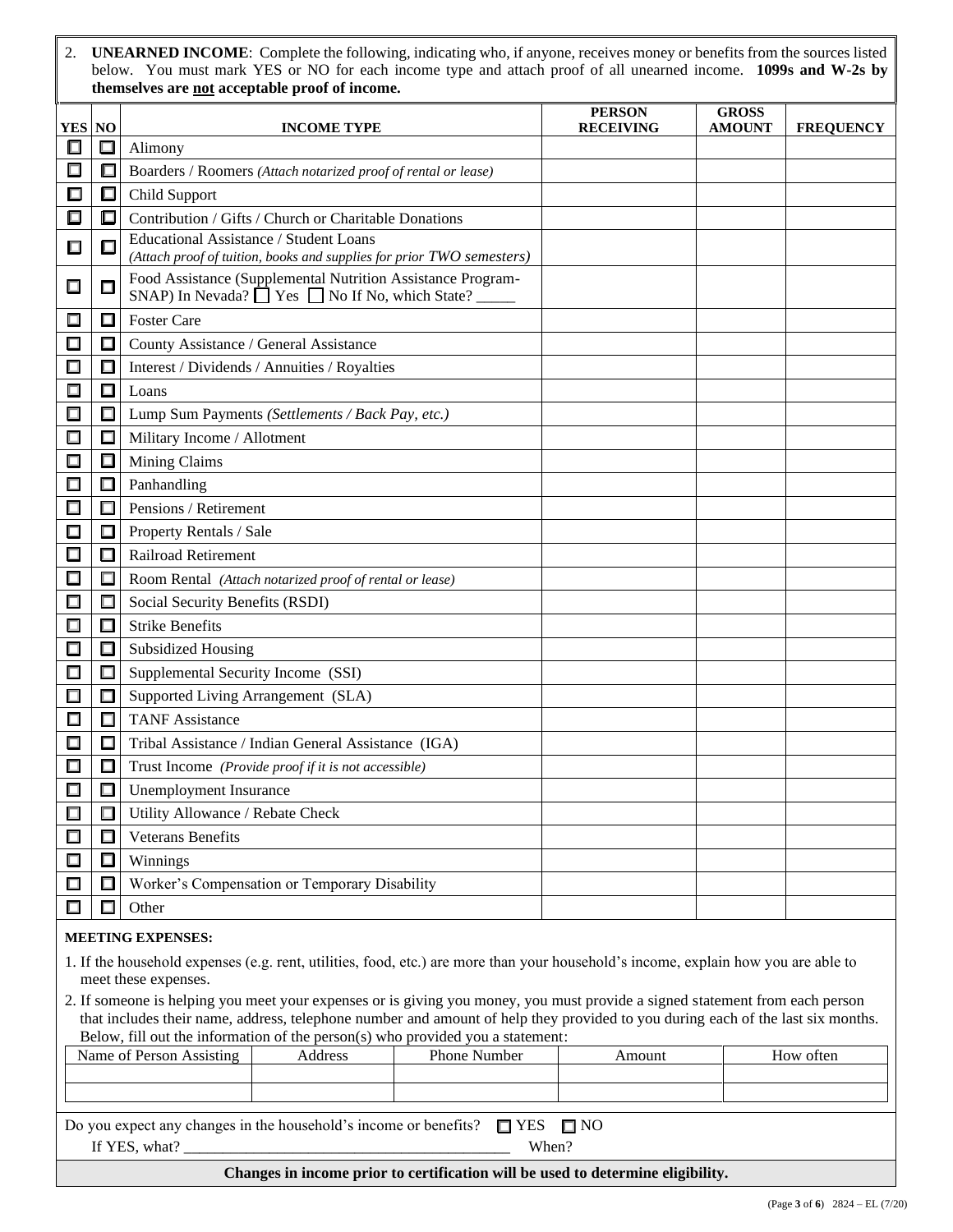#### **G. RESPONSIBILITY**

Information provided in this application is subject to verification and investigation by federal, state and local officials. If you make a false or misleading statement, misrepresent, conceal or withhold facts, or fail to report changes to establish or maintain eligibility for energy assistance, your benefits may be denied, terminated or reduced. You are responsible for repayment of all monies, services and benefits for which you were not entitled. Additionally, you may also be barred from program participation, criminally prosecuted and/or otherwise penalized according to state and federal law.

Have you ever been determined to have committed an Intentional Program Violation (IPV)?  $\Box$  YES  $\Box$  NO If YES, in what State?

### **H. AUTHORIZATION**

By signing this application, I am authorizing the Department of Health and Human Services to make any investigation concerning me or any other member of my household which is necessary to determine eligibility for benefits received or to be received under programs administered by the Division of Welfare and Supportive Services. I hereby authorize and consent to the release of any and all information concerning me and/or my household members to the Division of Welfare and Supportive Services by the holder of the information regardless of the manner or form held, including by, without limitation, wage information, information made confidential by law or otherwise privileged under NRS 422A.342 or any other provision of law or otherwise. I authorize the Energy Assistance Program to release information about my household, to include energy usage information, to the State of Nevada Housing Division, Weatherization Assistance Program, for potential eligibility in weatherizing my residence. I hereby release the holder of such information from liability, if any, resulting from the disclosure of the required information. **I ACKNOWLEDGE THAT A REPRODUCED COPY OF THIS AUTHORIZATION LEGALLY CONSTITUTES AN ORIGINAL COPY. Initials \_\_\_\_\_\_\_\_\_\_**

If I am 60 years of age or older, I hereby consent to the disclosure of my identity and waive my rights as an older person to have my identity kept confidential. I hereby release the holder of information from liability, if any, resulting from the disclosure of the required information. **Initials \_\_\_\_\_\_\_\_\_\_**

I consent that the Division of Welfare and Supportive Services or its representatives may survey my energy usage, advise providers of assistance grants, and status at the time of certification. I consent that the Division of Welfare and Supportive Services use Social Security Numbers (SSNs) provided in this application to verify factors of energy assistance program eligibility, which may include automated data exchange with the Social Security Administration.

I agree to notify the Energy Assistance Program of any changes in my household circumstances that may affect my benefits. I understand failure to report changes may cause an overpayment which I would be responsible to pay back and could even be prosecuted by a court of law. I swear I have honestly reported the citizenship of myself and anyone I am applying for.

**I certify under penalty of perjury, my answers are true, correct and complete to the best of my knowledge and ability.** 

| Print Name of Applicant:                                |       |
|---------------------------------------------------------|-------|
|                                                         |       |
| <b>Signature of Applicant:</b>                          | Date: |
|                                                         |       |
| Print Name of Other Adult Member(s) in Household:       |       |
|                                                         |       |
|                                                         |       |
| <b>Signature of Other Adult Member(s) in Household:</b> | Date: |
|                                                         |       |
| Print Name of Other Adult Member(s) in Household:       |       |
|                                                         |       |
| <b>Signature of Other Adult Member(s) in Household:</b> | Date: |

**WITNESS: (Use if applicant cannot read or write or is blind.) I have assisted with the completion of this application for Energy Assistance. The information in this application has been read to the applicant and I have witnessed the above signature.** 

**\_\_\_\_\_\_\_\_\_\_\_\_\_\_\_\_\_\_\_\_\_\_\_\_\_\_\_\_\_\_\_\_\_\_\_\_\_\_\_\_\_\_\_\_\_\_\_\_ \_\_\_\_\_\_\_\_\_\_\_\_\_\_\_\_\_\_\_\_\_\_\_\_\_\_\_\_\_\_\_\_\_**

**Print Name of Witness** 

**\_\_\_\_\_\_\_\_\_\_\_\_\_\_\_\_\_\_\_\_\_\_\_\_\_\_\_\_\_\_\_\_\_\_\_\_\_\_\_\_\_\_\_\_\_\_\_\_**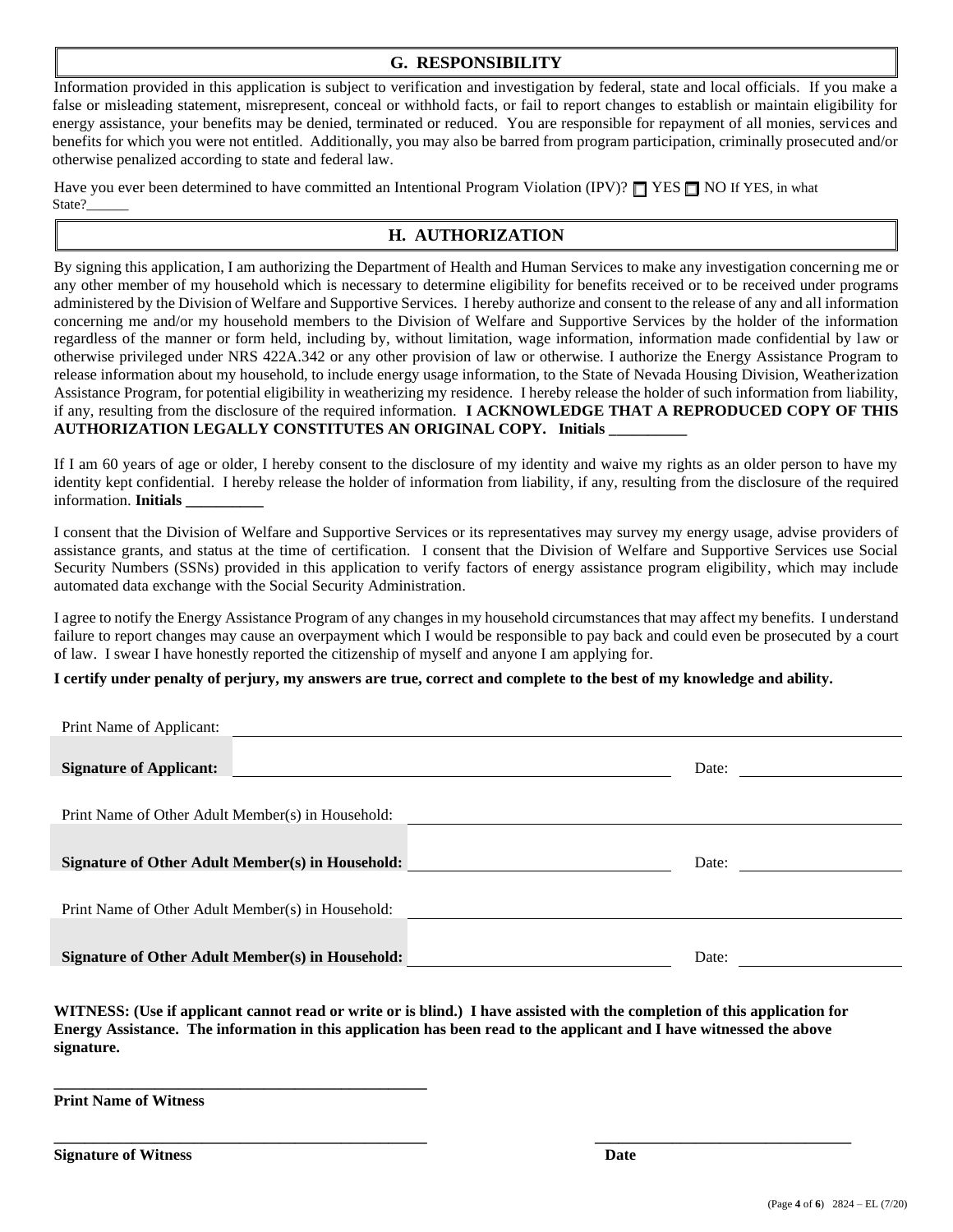#### **Division of Welfare and Supportive Services ENERGY ASSISTANCE PROGRAM NOTICE OF RIGHTS AND OBLIGATIONS**

### **\*\*\*\* PLEASE READ AND SIGN BELOW \*\*\*\***

#### **A. You have the following RIGHTS:**

- 1. No person will be discriminated against for any reason, e.g., race, age, color, religion, sex, disability, handicap (including AIDS and AIDS related conditions), political belief or national origin, in any program administered by the Division of Welfare and Supportive Services. When the Energy Assistance Program (EAP) pays another agency, institution or person to provide EAP services to a household, the provider is not permitted to discriminate for any reason. Violations of discrimination shall be promptly reported to the Energy Assistance Program office, the Division of Welfare and Supportive Services Administrator, 1470 College Parkway, Carson City, Nevada 89706-7924, (775) 684-0500, the U.S. Office for Civil Rights (OCR), Department of Health and Human Services, 50 United Nations Plaza, San Francisco, California 94102, (415) 437-8310, TDD (415) 437-8311 or by calling toll free 1-800-368-1019.
- 2. You have the right to a conference if you believe you have been unfairly treated or a mistake has been made concerning your eligibility for assistance. To request a conference, write or call the Energy Assistance Program.
- 3. You have the right to a hearing if you are not satisfied with the agency's action affecting your assistance if you request the hearing, in writing, within ninety (90) days of the agency's action/decision, unless the sole issue for the agency's action/decision is one of state or federal law requiring automatic benefit adjustment. You have the right to a hearing if your application is denied, acted upon erroneously, or not acted upon with reasonable promptness, or if your benefits have been reduced.
- 4. You have the right to a mailed notice of decision telling you if you are eligible for program benefits and in what amount, to whom payments will be made, and the approximate payment date(s); **or** a notice informing you that you are not eligible for program benefits and why.
- 5. Program staff are required to:
	- Inform applicants of the eligibility requirements for the program;
	- Counsel on required documents; and/or
	- Provide assistance to the applicant when needed.

#### **B. You have the following OBLIGATIONS:**

- 1. Notify the Energy Assistance Program **within ten (10) calendar days** of any of the following. Failure to do so may delay processing your application, or result in denial of benefits or a reduction in benefits.
	- Any change in your household income **or** household size (number of people residing in the household);
	- If you change utility companies; or
	- If you move anytime after submitting your application.
- 2. Respond to any requests for additional information needed to process your application **within ten (10) calendar days**. It is your responsibility to ensure the requested materials are mailed or faxed early enough to meet the deadline provided to you. The Energy Assistance Program is not responsible for lost or misdirected mail, or faxes. (Be sure your name and SSN or UPI are on all documents/correspondence.)
- 3. Cooperate with the Energy Assistance Program in its efforts to secure all information necessary to determine eligibility or benefits.

#### **C. SPECIAL NOTE:**

- 1. If you are applying for the Energy Assistance Program, you may receive help with your heating and/or electric bills. **BUT REMEMBER, YOU MUST KEEP PAYING YOUR BILLS WHEN THEY ARE DUE**. If you do not pay them, the company can charge more money for paying late. The utility company can even turn off your service and you may be required to pay a deposit before they will turn your service on again. *If you cannot pay your bill, contact the utility company and try to make payment arrangements.*
- 2. Persons found guilty of intentionally violating program rules will be ineligible for program participation for one (1) year for the first violation, two (2) years for the second violation, and permanently barred from the program for the third violation.

#### **My signature below indicates I understand the Rights and Obligations as an applicant for the Energy Assistance Program.**

| Print Name of Applicant:             |       |
|--------------------------------------|-------|
| <b>Signature of Applicant:</b>       | Date: |
| Print Name of 2 <sup>nd</sup> Adult: |       |
| Signature of 2 <sup>nd</sup> Adult:  | Date: |